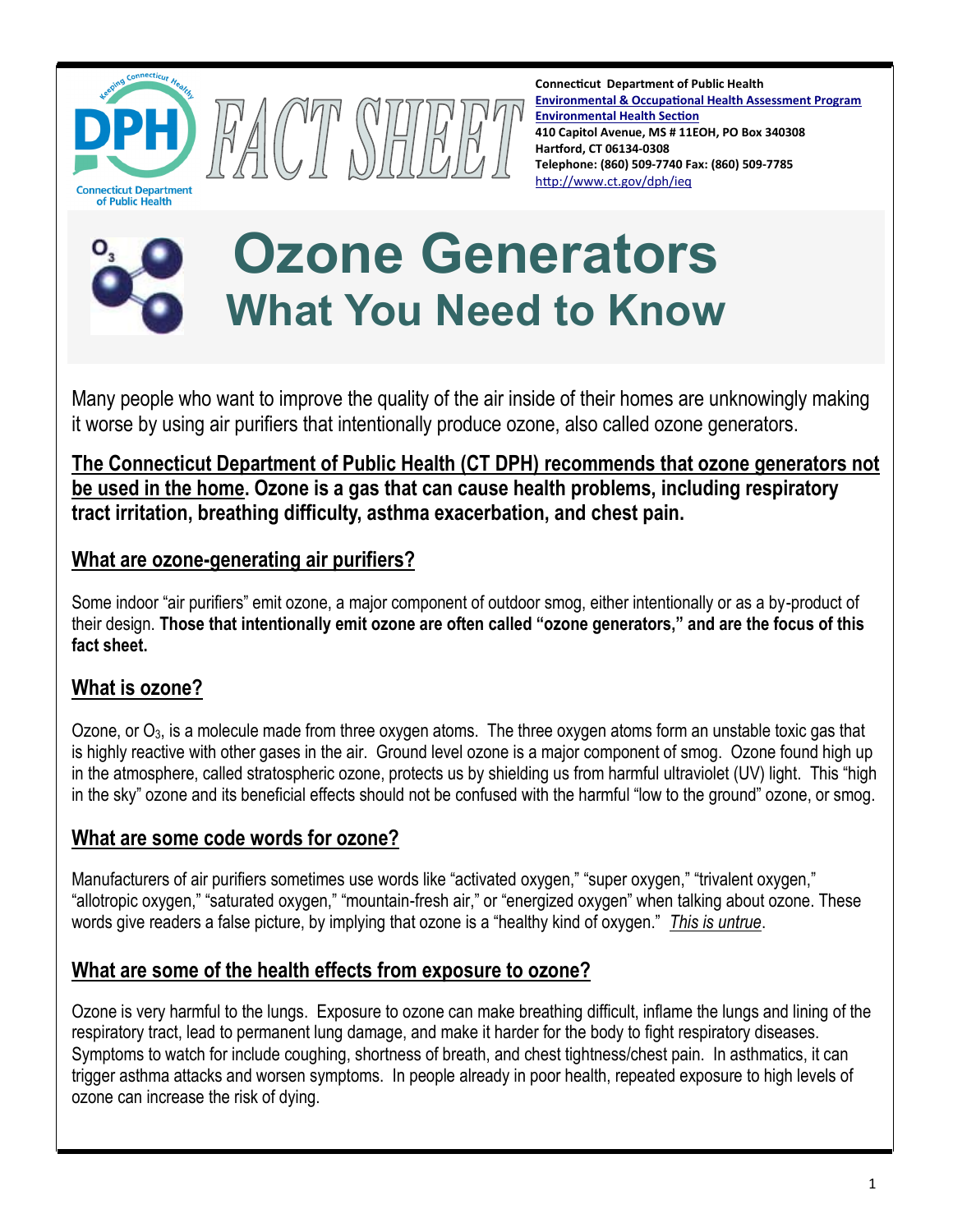## **Are ozone-generating air purifiers effective at cleaning the air?**

**NO**. Ozone is not effective at cleaning the air except at extremely high, unsafe levels, and then it is only partially effective. Devices that emit ozone at or below health standards set by the US Food & Drug Administration (FDA) do not effectively remove particles such as dust and pollen from the air, nor do they kill bacteria, viruses, mold, or other biological contaminants, despite claims made by advertisers. Further, if bacteria and/or mold are imbedded inside of porous materials such as carpet fibers or furniture cushions, ozone at or below health standards will have no effect on these biological contaminants.

Ozone is not effective at removing odor, but instead, can deaden the sense of smell. Being unable to detect odor removes our natural warning property for exposure to high levels of ozone.

Besides being harmful to people and animals, ozone can also damage furnishings made from certain plastics and rubber materials.

## **How can ozone generators increase indoor air pollution?**

Ozone does not remove chemical contaminants from the air, but in fact, increases chemical air pollution by combining with chemicals typically found in the home, office, or school, such as ordinary household cleaners, plug-in type air fresheners, and personal hygiene products. Many of these products contain a class of volatile organic compounds (VOCs) called terpenes, which are the fragrance component of pine and citrus oils. Ozone combines with terpenes to form dangerous reaction products (including formaldehyde, [a known human carcinogen and respiratory tract irritant]) which may be even more irritating than the parent chemicals.

## **How much ozone do ozone generators produce?**

There are a number of studies that have been performed to evaluate ozone output from air purifiers. In one study conducted by the U.S. Environmental Protection Agency (EPA), researchers ran an ozone generator in a test home at its maximum setting. When air from the room was sampled, ozone concentrations were found to exceed 0.3 parts per million (ppm). Air concentrations in an adjacent room exceeded 0.2 ppm. These levels are equal to a stage one smog alert – this is when local air pollution control districts advise the public to avoid some outdoor activities for health reasons. At the machine's medium setting, even with the home's central fan turned on, ozone concentrations in the rooms that were measured still exceeded the EPA outdoor standard of 0.08 ppm averaged over 8 hrs, as well the California outdoor standard for ozone of 0.07 ppm averaged over 8 hrs. There are no ozone standards for indoor air, except for FDA standards, which were written for medical devices. The FDA standard is 0.05 ppm.

#### **What Ozone Emitted from Ozone Generators DOES NOT Do at FDA Approved Concentrations:**

- o Purify the air
- o Kill bacteria, viruses or mold
- o Remove smoke, dust, or other particulates
- o Remove odors

#### **What Ozone Emitted from Ozone Generators DOES:**

- o Produces unsafe levels of ozone
- o Combines with other household chemicals to form dangerous reaction products that can be inhaled.
- o Increases the total number of chemical compounds (VOCs) indoors where ozone generators are used.
- o Damages certain plastics and rubber materials
- o Masks the odor of other indoor air pollutants by deadening the sense of smell.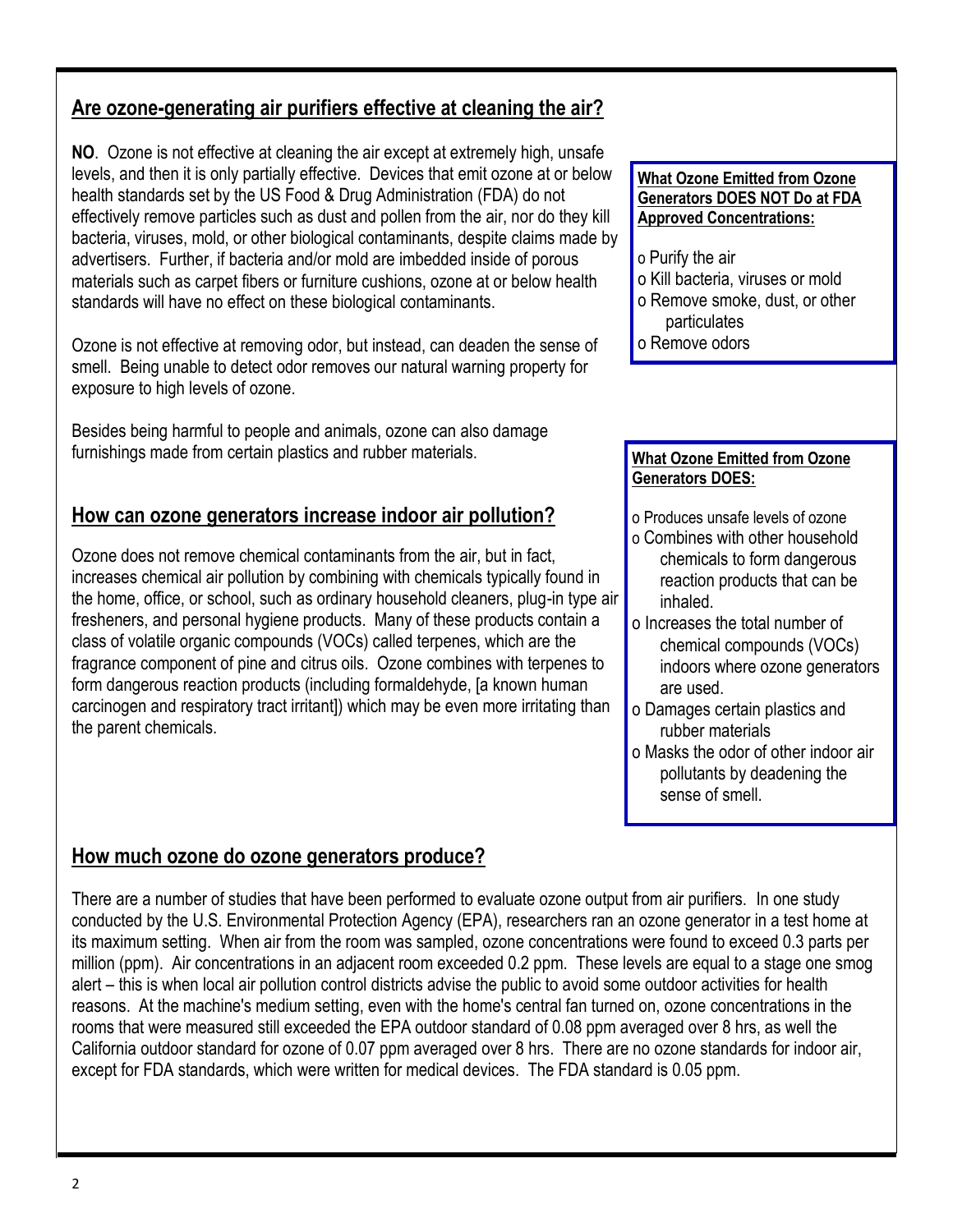# **Why is it safe to use ozone to purify water, but not air?**

Ozone can be used successfully to purify water in some applications. This is because very high levels of ozone can be used in water, and the reactions are taking place under water, where people are not generally exposed.

The amount of ozone emitted from devices that purify the air need to remain very low in order to avoid creating lung damage in exposed individuals. Such levels are not high enough to kill microorganisms in the air.

## **Why are ozone generators still on the market?**

While a handful of state and federal agencies have taken actions in an attempt to address this health issue, no agency has clear authority to control ozone emissions from air cleaning/purifying devices, and actions to date have not been effective in addressing this problem.

## **Are there other types of air purifiers that produce ozone?**

Ionizers and electrostatic precipitators (ESPs) are other types of air purifiers that produce ozone as a by-product of their design and function. These devices are designed to electrically charge particles and remove them from the air. Ozone is released through the charging process. These devices typically emit less ozone than ozone generators, so they are less of a concern.

Some of the newest models of air purifiers are hybrids and have become popular among consumers. These hybrids may incorporate multiple technologies, including ozone generators. Some add an ultraviolet (UV) lamp (advertised as "germicidal") and/or charcoal filters (for odor adsorption). Hybrid units may provide options to select different modes of operation with various combinations of switches/dials. For example, it might be possible to choose from several power settings on the ionizer, ESP or ozone generator portion of the machine, and on/off for the UV lamp. There may be a mode to select "ozone blast"**. Selecting such a mode increases one's exposure to ozone gas.** *DPH advises against the use of hybrid devices containing ozone generators.*

# **How can I safely remove pollutants from indoor air?**

The best way to remove pollutants from indoor air is through source control. For example, try not to use odorous products indoors; substitute low or no odor products in their place; move activities that generate dust and other particles outdoors or to an area with a dedicated exhaust; do not smoke indoors. Add additional supply **air** (dilution ventilation) if needed.





**SUBSTITUTE** 

**REDUCE**